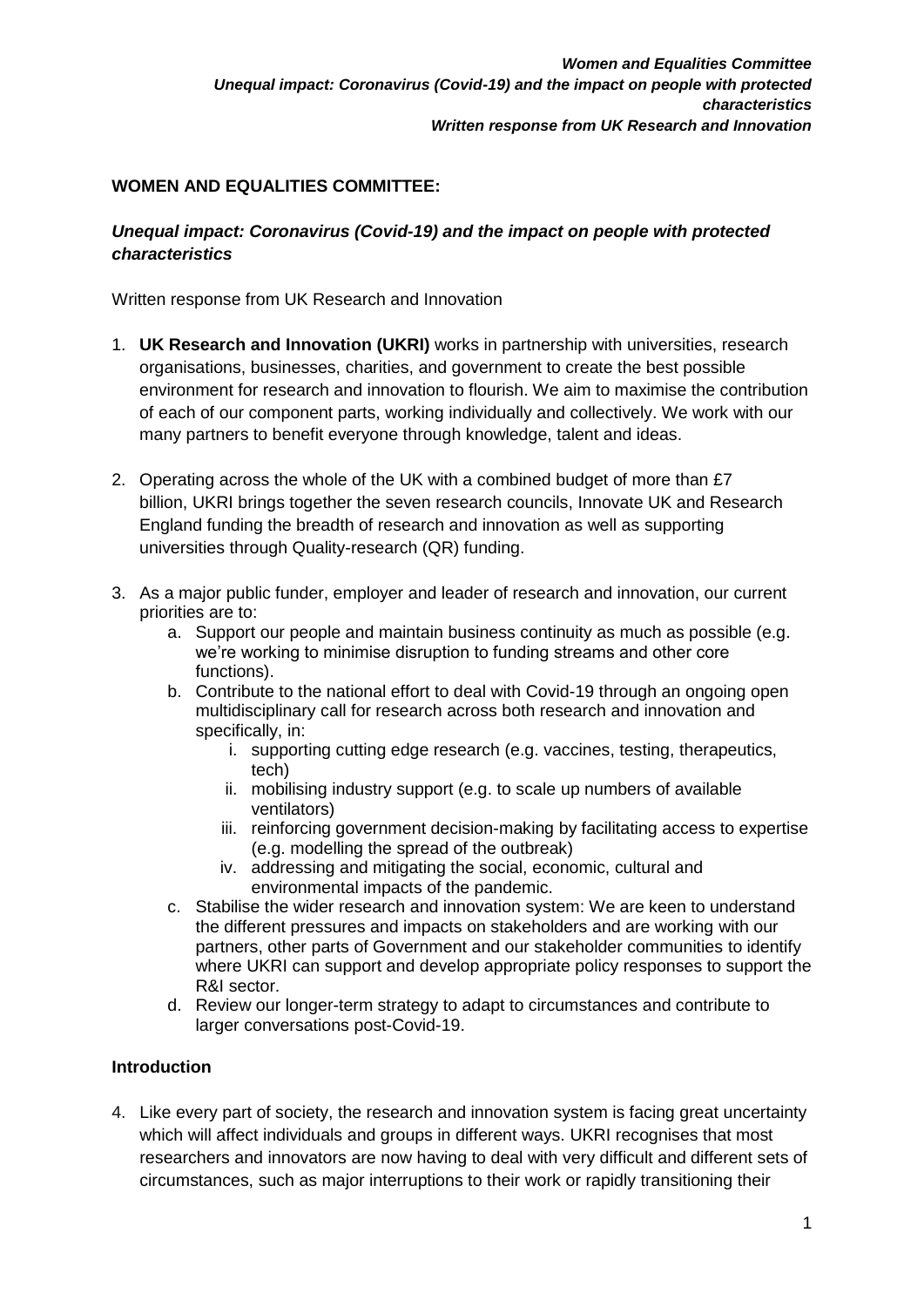research and innovation activities to address or mitigate the impacts of Covid-19. These difficulties can range from a researcher just setting out on their career, a lab technician critical to delivering research, or the founder of a small business exploring new innovations. These challenges are occurring, for some people, alongside concerns for both their own and their families' health and wellbeing, particularly for those who are considered vulnerable and needing to shield.

- 5. UKRI is in daily contact with central government, working across different departments and liaising closely with institutions and representative groups to ensure that we are listening to the concerns of the organisations and individuals we fund and work with to produce sustainable solutions. This inquiry presents an opportunity to listen to others as well as to hear the perspectives of particular sectors. We welcome this inquiry to consider the evidence and discuss ways to mitigate the impact of Covid-19 on those with protected characteristics.
- 6. Given the nature of a pandemic, there is a need to take quick decisions as new issues and challenges emerge. UKRI is committed to equality, diversity and inclusion and we are taking action to identify, monitor, understand and address the impact Covid-19 is having on particular individuals and groups. This is being done at three levels: **Funding:**
	- As part of an ongoing collaboration, the National Institute for Health Research  $(NIHR)^1$  and UKRI announced a joint call for research proposals to investigate emerging evidence of an association between ethnicity and Covid-19 incidence and outcomes. The funding call, requested as a priority by Chief Medical Officer Professor Chris Whitty, is seeking proposals that can further our understanding of potential differences in risk for ethnic groups. This includes considering which groups are at greatest risk of a range of adverse outcomes, and based on that understanding, how to reduce morbidity and mortality from Covid-19. The call is also seeking proposals on the impact of Covid-19 specifically on people from Black and Minority Ethnic backgrounds working in health and social care.
	- Existing UKRI investments, and new activity funded through the ongoing UKRI open call, are addressing and mitigating the social and economic impacts of the pandemic on different groups. Examples include:
		- o Work carried out by the Institute of Fiscal Studies (IFS), an ESRC Research Institute, examines the differential impact of the pandemic on men and women, at work and at home. Ongoing work by IFS tracks the impact of school closures current generations of young people and children, and particularly on those from less advantaged households.
		- o Understanding Society, an ongoing ESRC-funded longitudinal study of 40,000 UK households, is carrying out new monthly waves of data collection. These allow an assessment pandemic's impact on an array of issues (including health, mental health and wellbeing, employment and income) and among a wide range of subgroups (including different BAME groups).

<sup>-</sup><sup>1</sup> [Joint UKRI/NIHR funding call on Covid-19 and ethnicity](https://www.nihr.ac.uk/documents/highlight-notice-covid-19-and-ethnicity/24657)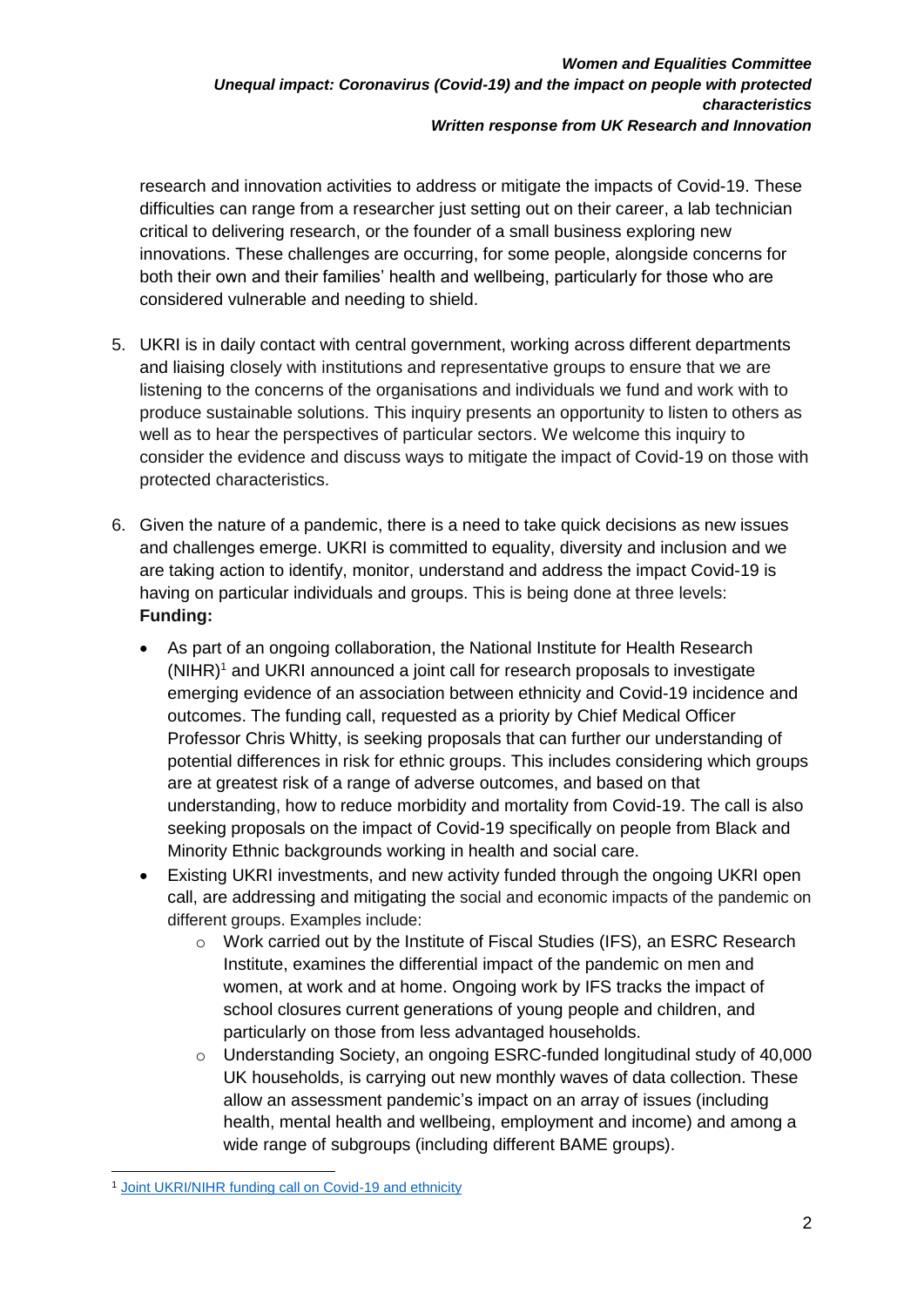- o A project led by Professor Abigail Adams-Prassl (University of Oxford) is monitoring the impacts of the pandemic on workers and assessing the effectiveness of different policies aiming to smooth the effect of containment measures on their living standards. It allows a focus on workers across a range of income levels, ages, sex and employment arrangements.
- Our global disciplinary and interdisciplinary funds, the Global Challenges Research Fund (GCRF) and Newton Fund, have launched a call to directly address and mitigate the impact of Covid-19 across developing countries where communities are already dealing with systemic and structural challenges to sustainable and equitable livelihoods and living conditions.
- We have already funded a suite of projects that will give us data on population surveillance, behaviour and policy research, and transmission modelling. These should be able to provide additional insight into the impact of Covid-19 on certain groups and communities. For example:
	- o A project led by Professor Aziz Sheikh at the University of Edinburgh will track the progress of the Covid-19 epidemic in relation to age in near real-time. Using anonymised electronic health records (including GP and hospital visits and test results) from 1.2 million people in Scotland, it will allow investigation of subgroups such as children aged under 5 or adults over 65.
	- o Professor Isabel Oliver, Public Health England, will evaluate the public health measures that have been introduced. Specifically, the project will conduct surveys and interviews to assess the effectiveness and impacts of the 14-day self-isolation advice on mental health and wellbeing.

# **Monitor and understand:**

- Our central data and analysis team are establishing monitoring and reporting of diversity data to understand who is in receipt of funding through our rapid response calls. This will allow us to review and monitor our policy responses, as well as the health and vitality of the sector.
- We have established a Strategy and Coordination Covid-19 hub to collate and respond rapidly to the community on questions and issues being raised including those relating to equality, diversity and inclusion.
- UKRI funded SMaRTeN Network, working closely with Vitae, are investigating the impact of Covid-19 on researchers through a survey<sup>2</sup> launched on 16<sup>th</sup> April, which includes questions relating to mental wellbeing and social connection.
- We are an active participate in the Covid-19 Genomics UK Consortium, established to map how the virus spreads and behaves by using whole genome sequencing, which will use diversity demographic data collected by the NHS.

# **Guidance and advice:**

• UKRI has been issuing revised policies, guidance and support in response to the impacts of Covid-19 in a number of areas including granting no-cost extensions and extensions to those in the final year of their PhD. We are working through the EDI implications of any policy changes through undertaking equality assessments and working closely with institutions to monitor the implementation of these in order to minimise disadvantaging particular individuals or groups.

<sup>-</sup><sup>2</sup> [SMARTEN Survey](https://www.smarten.org.uk/covid-19-study.html)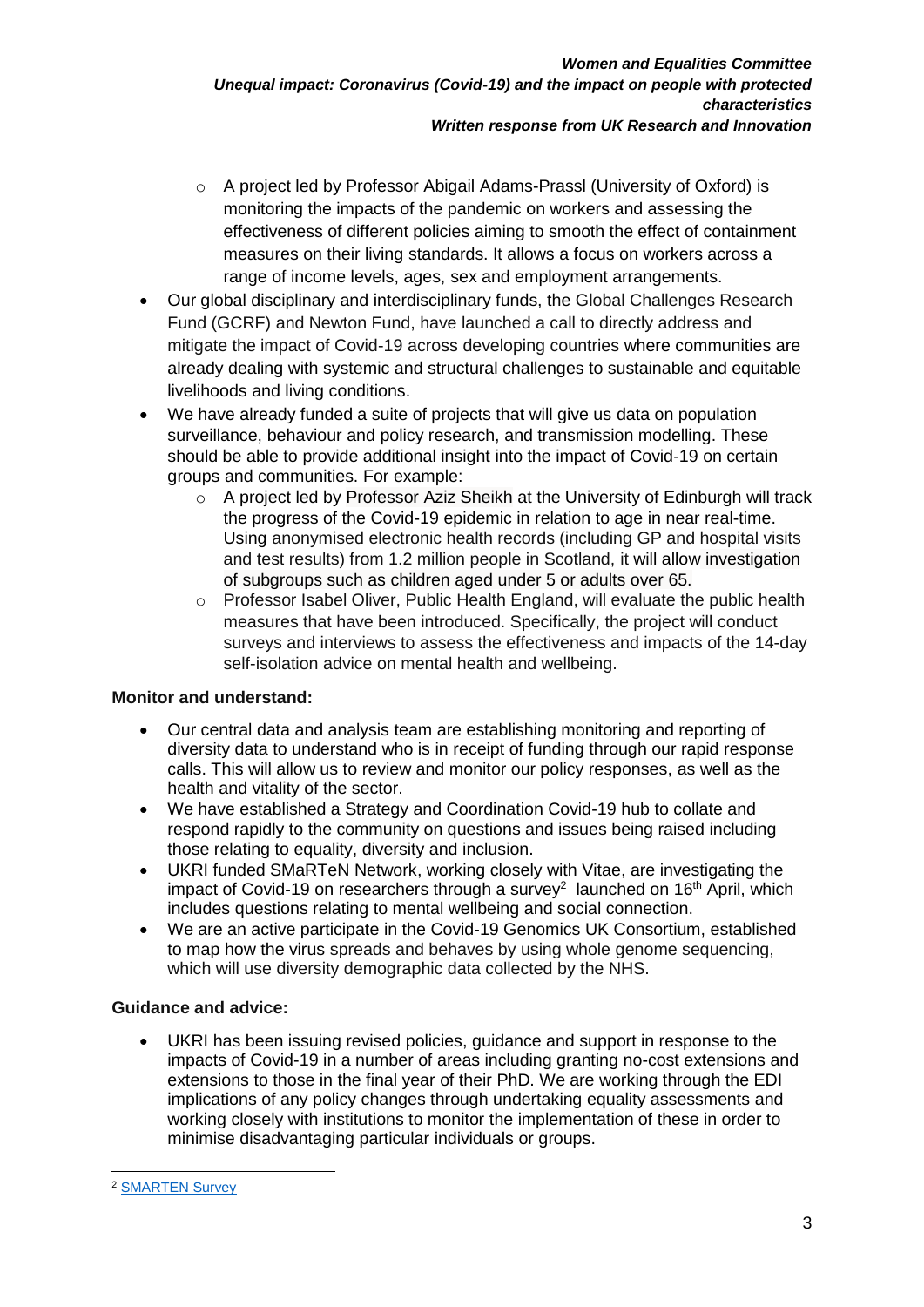• Recognising this is a global pandemic, we have been working across government and funding consortia, including as a member of the UK Collaborative on Development Research (UKCDR), to publish guidance<sup>3</sup> on safeguarding during Covid-19 in international development research.

# **Impacts of Covid-19 on individuals or groups**

- 7. Some disciplines are managing to adjust to the virtual world with institutions and businesses doing what they can to redirect research efforts to Covid-19. However, whilst the pandemic will affect everyone in some form, there is some emerging evidence<sup>4</sup> and observations that some groups are more likely to be affected in a research and innovation environment than others.
- 8. UKRI anticipates that a number of these issues will be mitigated at the institutional or senior management level in business, for example, through local policies and the support either they or government are providing (including furlough for businesses). UKRI is working closely with those in receipt of funding to ensure consistency and fairness in approach of these policies through regular discussions and efficient reporting and monitoring.
- 9. We have worked closely with our EDI External Advisory Group, which consists of a diverse set of members from across the R&D landscape, as well as listening to our communities, to outline some of the impacts that we are aware of. To fully understand these impacts UKRI would encourage investigations and furthering monitoring into these areas. These include:

### 10. Disability:

-

- **Access to support/equipment**:
	- Equipment for the disabled researcher/student or innovator may be solely based at the university in a lab, workshop or office and it may not have been possible to take any (or all of this equipment) to a work-from-home environment.
	- Significantly, many home settings may not be adapted for research, and therefore access to labs, servers, VPN networks etc may be a significant issue for many High-Risk researchers. It may be challenging to replicate or make reasonable adjustments for an effective work environment.
	- Additionally, many disabled researchers are supported by the state's Access to Work scheme; making use of Personal Assistants (PA) in a work setting. The use of a PA in an accessible building in a university work setting does not correspond with the same setting at home. PAs, and therefore the academic, may not be able to work in the same way at home. For example, a PA may no longer be able to visit and work with the academic at home due to shielding. Finally, therapies, such as physiotherapy, have been suspended at this time. These are often critical to the well-being of patients with complex motor and other physical issues and can also impact on productivity and overall wellbeing.
- **Shifting to virtual working**: For a number of professors or lecturers, they have had to transition to a virtual classroom, focussing on creating and uploading online

<sup>3</sup> <https://www.ukcdr.org.uk/resource/practical-application-of-ukcdr-safeguarding-guidance-during-covid-19/>

<sup>4</sup> [https://mspgh.unimelb.edu.au/\\_\\_data/assets/pdf\\_file/0011/3334889/Policy-brief\\_v3.pdf](https://mspgh.unimelb.edu.au/__data/assets/pdf_file/0011/3334889/Policy-brief_v3.pdf)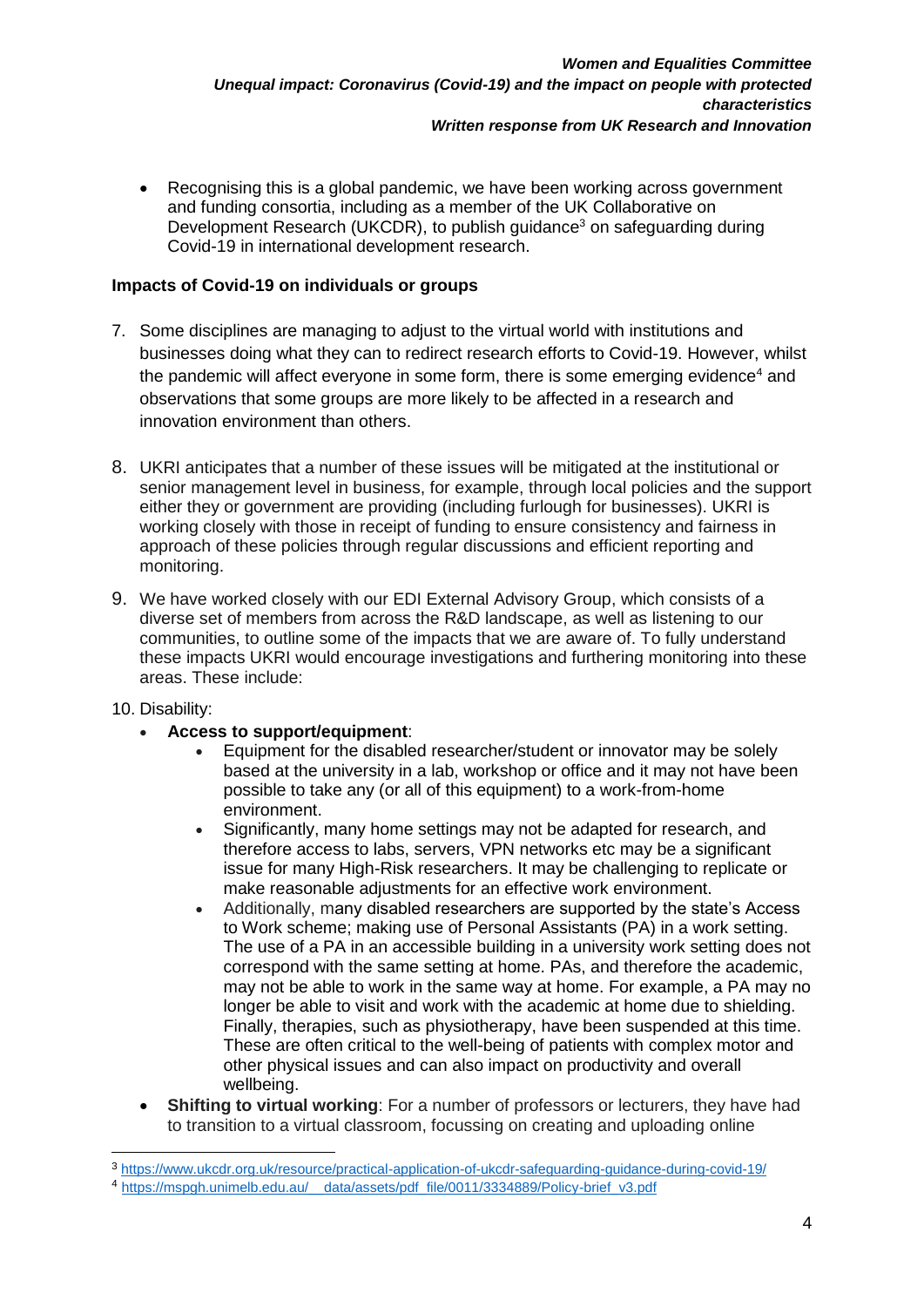lectures, remote exams, and assessments. This impacts their research time, but may also put pressure on any accessibility needs and requirements e.g. those with hearing impairments that may require hearing loops or support as well as the cognitive load of dealing with high interactions on screens.

- **'High-risk' individuals**: We recognise that those with disabilities may be considered as part of a 'high-risk' group and therefore, may need to follow the Government's advice to shield. The impact of this could result in lower/lack of productivity during this period and subsequently affect either their ability to continue to contribute to a project or their research, increasing their anxieties at this time.
- **Mental health and wellbeing**: Mental health and wellbeing pressures are likely to be amplified during this time. From a research and innovation perspective, this can be even more prominent where there are uncertainties around funding, for those recently starting out on a PhD or where researchers/innovators are having to turn their work directly to Covid-19. The impact of closed institutions may mean that those most at risk will have additional barriers to accessing the support they need from their institution. In addition, there may be pressure on those who had not wished to declare an illness or disability to now do so in order to access policies or support to secure much needed funding or extensions. We are monitoring and understanding the impact of this through working closely with Vitae on the SMARTEN survey<sup>5</sup> into the mental health and wellbeing of PhDs. Additional research will help add to our understanding of this issue and how best to intervene and support those who identify as disabled.
- **Declaring of disabilities:** Alternatively, where supervisors or colleagues were unaware of the underlying issues (through a researcher/innovator not wishing to previously declare this information) they may not consider a need to routinely or proactively check in on those who may need additional support. Whilst this would be hard to capture, UKRI is encouraging supervisors to routinely check in on their staff to mitigate this.
- **Returning to 'normal':** Post-lockdown there are serious concerns that pressure will be placed upon the high-risk category, including disabled academics to re-engage after their 12-week isolation. Therefore, there is a need for ongoing monitoring and support to be able to act safely, and in line with the latest government advice, at the point of re-engaging in workplaces when the virus is still present (even if a lower risk).
- 11. Age: The impact of Covid-19 in research and innovation can affect individuals of all ages and examples of this include:
	- We are commonly hearing that early career researchers (ECR's) and Post-Graduate Researchers (PGRs) with caring responsibilities are being disproportionately affected. In addition, from an initial sample from the SMARTEN survey, we understand approximately 30% of postdoctoral researchers and research staff have reduced or no access to the software required to do their research $6$ . As a result, it is being reported to UKRI that institutions have seen hardships funds accessed much more frequently in recent weeks, and by significantly more PGRs than usual,

-

<sup>5</sup> https://www.smarten.org.uk/covhid-19-study.html

<sup>6</sup> [https://www.smarten.org.uk/covid-19-study.html#](https://www.smarten.org.uk/covid-19-study.html)